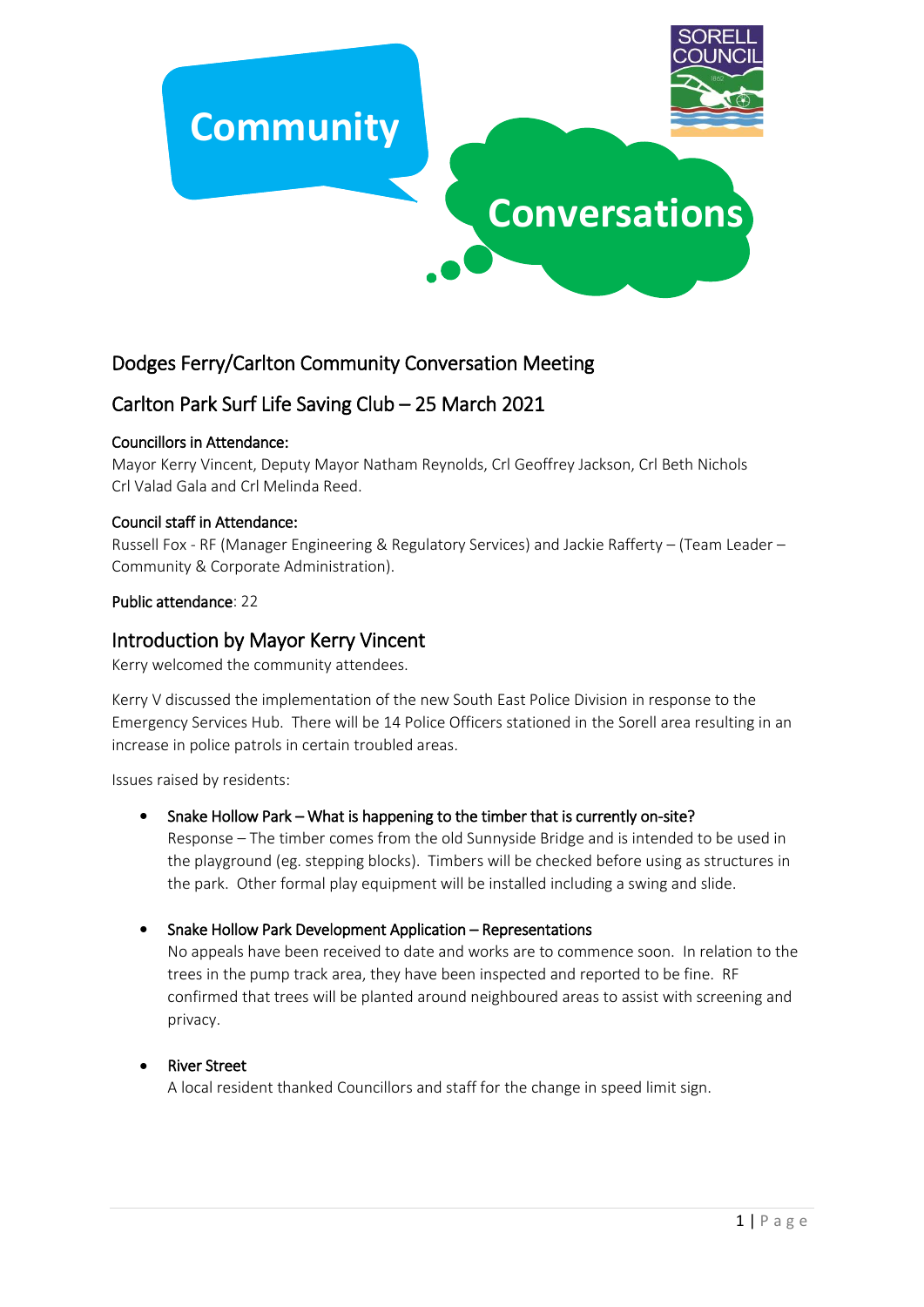

# Carlton Beach Road lacks suitable lighting. Could we increase LED street lights to assist pedestrian safety at night time?

Response: The process involves an application to TasNetworks and Council can pursue the enquiry once we know where residents would like LED's situated.

#### • Footpaths – The need for more in the area.

Response: The footpath network has increased across the Municipality over the years. Dodges Ferry has gradually increased footpaths to the area to create better connectivity such as extending footpaths to playground areas.

Raprinner Road has been identified as an area requiring safe access solutions from the Surf Club to Carlton Beach Road. Council apply to the Vulnerable Road User Program (VRUP) every year which provides opportunities for local Councils to develop and implement effective infrastructure solutions to safety issues. Council may consider making an application in this program to construct a footpath here in the future.

#### Dodges Ferry to Carlton Shared Pathway – Bicycle and Walking Path.

The shared pathway will provide the rapidly growing residential communities of Dodges Ferry and Carlton much needed infrastructure to connect communities, recreation assets, coastal reserves, Dodges Ferry School and community services, improve recreation opportunities and facilitate social interaction.

#### • Bus stops – A Safety Issue.

Response: Council worked closely with local bus companies to identify the central areas for pick-ups and drop-offs to create a safe bus environment. Linking footpaths to bus shelters provides safe pick-up and drop-off destinations. Rotary works Council to provide bus shelters for patrons.

#### Designated Beach Access

Response: DPIPWE are the responsible land owners to beach access and the closure and poor state of a number of beach access points across Tasmania is recognised as being a big issue. DPIPEW have limited resources and staffing capacity to maintain all of these access points. For Council to take on the responsibility they need to formalise an agreement with DPIPWE to carry out the necessary works and at Council's cost.

Gwen Egg raised the work done by Coastcare in 2002, mapping all access point at beaches in the Municipality. Colour coded posts were installed at entrances to the beach.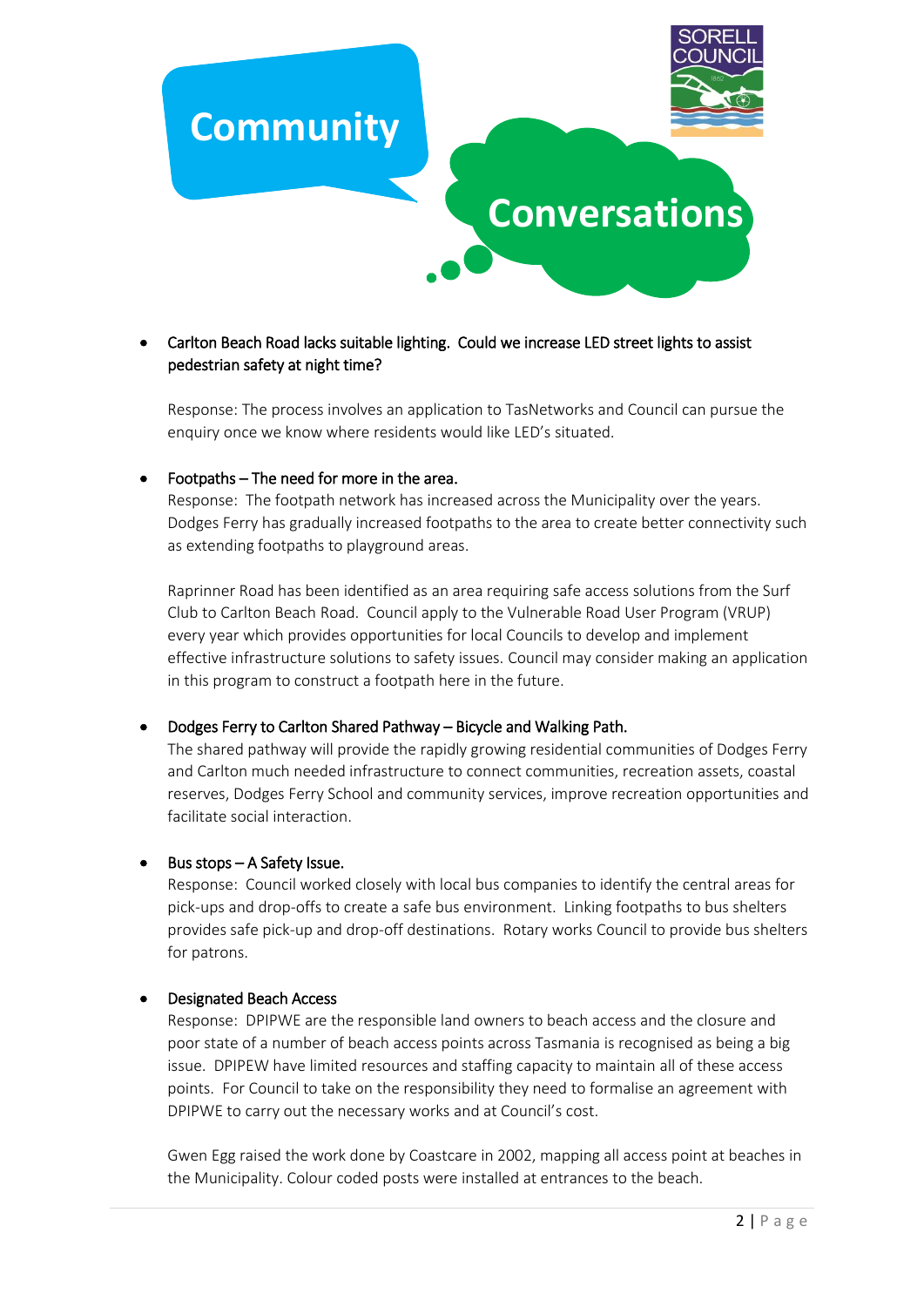# **Community**



# • Removal of Stairs at Red Ochre Beach

Response: RF will consult with DPIPWE to determine whether or not the steps will be replaced. Infrastructure needs to meet standards and if not, like in this case, the stairs have been removed. Council will continue to make contact with the Department and if the stairs are not to be replaced, Council may map out a strategy to assist community access. Lobbying from the public was encouraged.

#### Blue Lagoon

Response: Works are currently being carried out by a private contractor, constructing a 1.8km footpath to promote safe access to the Boat Park from Carlton Beach Road with drains to be constructed to re-direct water into the Lagoon.

A resident expressed concern regarding the gravel, pipes and heavy machinery that had been placed next to her boundary with no warning. RF said the normal protocol is for residents to receive notification via mail prior to works commencing. He would investigate further as to why this did not occur.

#### **•** Customer Service Channels

At Sorell Council, we are committed to working in partnership with our community to consistently deliver programs and services that are within our capacity and resources, with a focus on exceptional customer service.

You can contact us in person, by email, via phone or mail:

- Email sorell.council@sorell.tas.gov.au
- Website www.sorell.tas.gov.au
- Mail PO Box 126, SORELL TAS 7172
- In Person 47 Cole Street, Sorell
- Phone (03) 6269 0000 (Weekdays from 8.15am to 4.45pm, excluding public holidays).
- -

# Southern Beaches Neighbourhood Watch

The Neighbourhood Watch has been in operation for approximately one year. They are a group of local community minded people who listen to the community issues and needs. If you wish to join the Neighbourhood Watch or make contact you can find them on Facebook, email them at [southernbeachesnhwa@gmail.com](mailto:southernbeachesnhwa@gmail.com) or phone 0418 124 804.